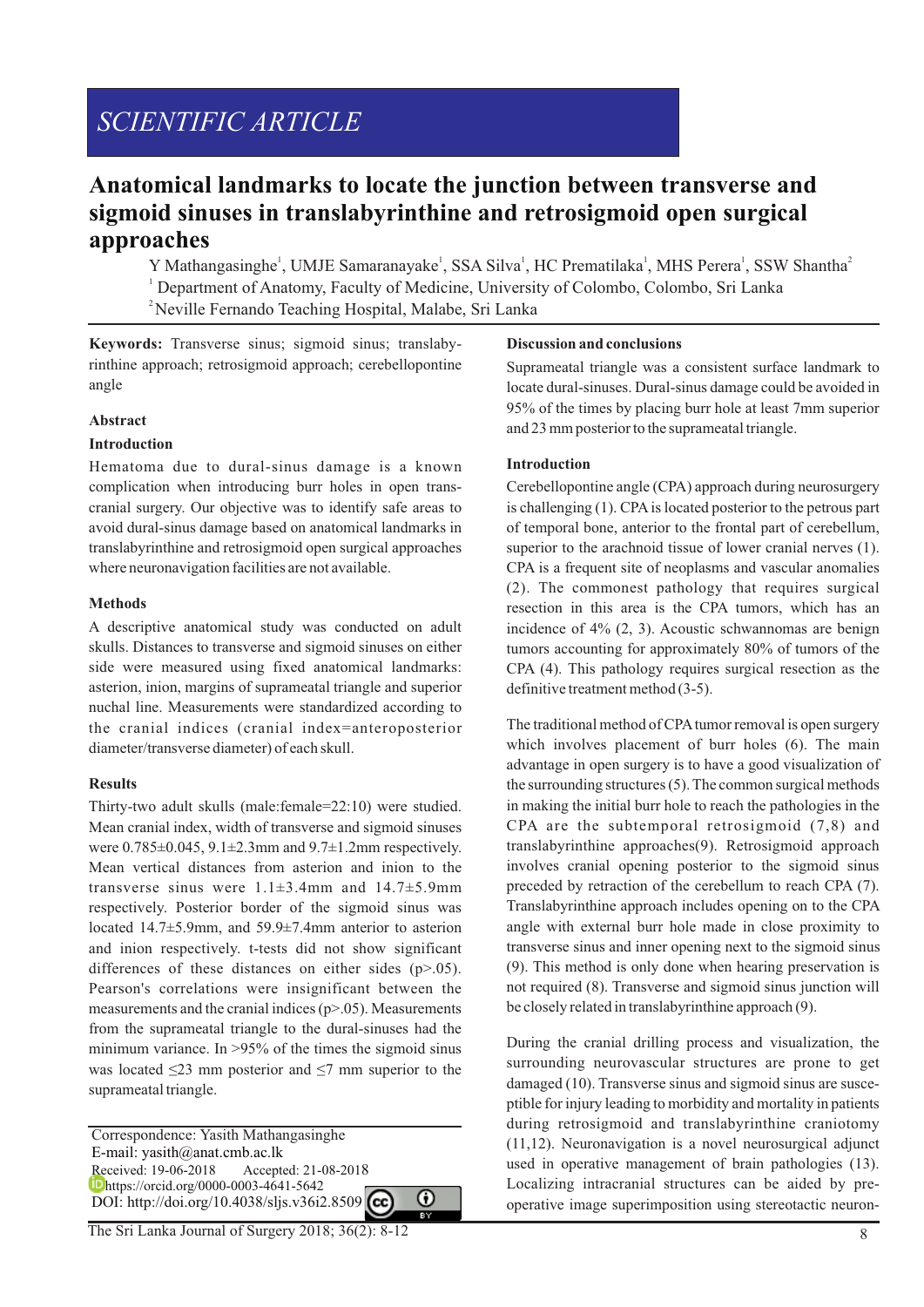avigation techniques (14). Although the localization of these dural sinuses can be done using neuronavigation equipment; these advanced techniques are not readily available in all the centers around Sri Lanka. To prevent damage to these duralsinuses, surface landmarks can be used as a guide to recognize the transverse sigmoid sinus junction (12). Asterion, inion, superior nuchal line and suprameatal triangle were such structures believed to be helpful in locating the transverse sigmoid sinus junction (15, 16). However, during recent years cadaveric research on the location of these was found to be inconstant among individuals (15, 17).

In different populations the skull size and shape vary (18). There were a few studies done in the Western countries to locate the safe area in burr hole placement for CPA surgery (19). However, in Asia we could not find any articles addressing this issue. In this study we focused on finding a safe area of cranial entrance in initial burr hole making for CPAsurgery, avoiding damage to the dural venous sinuses.

### **Method**

Adescriptive anatomical study was conducted on adult skulls obtained by self-donated cadavers in the Departments of Anatomy and Forensic Medicine, Faculty of Medicine, University of Colombo, Sri Lanka from March to June 2018. Both male and female adult skulls of Sri Lankan nationality were selected randomly. Skulls with deformities, trauma and previous surgeries were excluded from the study.

# **Definitions**

The anatomical landmarks used in the present study were defined as below

- $\bullet$  Inion the most prominent point of external occipital protuberance (6)
- $\bullet$  Nasion the point on cranium where frontonasal and internasal sutures unite (6)
- Asterion- the junction of lambdoid, parieto-mastoid and occipito-mastoid sutures (6)
- $\bullet$  Suprameatal triangle a triangle formed by the posterior border of the external auditory canal, supramastoid crest and the vertical tangent to the posterior wall of the bony external auditory canal (6). The superior margin of the suprameatal triangle was taken as the reference point for all the vertically measured distances and the anterior margin was taken as the reference point for all the horizontally measured distances.
- Cranial index was calculated by dividing the maximum anteroposterior diameter of the skull by its maximum transverse diameter (6).

# **Measurements**

All the measurements were recorded with the skull in the anatomical position in Frankfurt plane (6). The following measurements were obtained using a Vernier caliper [Manufacturer- Mitutoyo (Kanagawa- Japan) (Model No-505-633-50)] and standard measuring tapes (Figure 1).

- 1. The horizontal distance from asterion to the posterior border of the sigmoid sinus
- 2. The vertical distance from asterion to the inferior border of the transverse sinus
- 3.The horizontal distance from the posterior border of suprameatal triangle to the anterior border of the sigmoid sinus
- 4.The vertical distance from the superior border of suprameatal triangle to the inferior border of the transverse sinus
- 5.The horizontal distance from the midpoint of nasion and inion to the posterior border of the sigmoid sinus

All the horizontal measurements towards the anterior aspect of the skull were considered positive and towards the posterior aspect were considered negative. All the vertical measurement towards the superior aspect of the skull was considered positive and towards the inferior aspect was considered negative. If any anatomical landmark used overlied the corresponding sinus, the distance was considered as zero.



**Figure 1**. Diagrammatic representation of the anatomical landmarks used to locate the transverse and sigmoid sinuses. All the measurements were obtained with the skull positioned in Frankfurt plane. The horizontal and vertical distances measured from the asterion to the posterior border of the sigmoid sinus and the inferior border of the transverse sinus are marked in an interrupted line.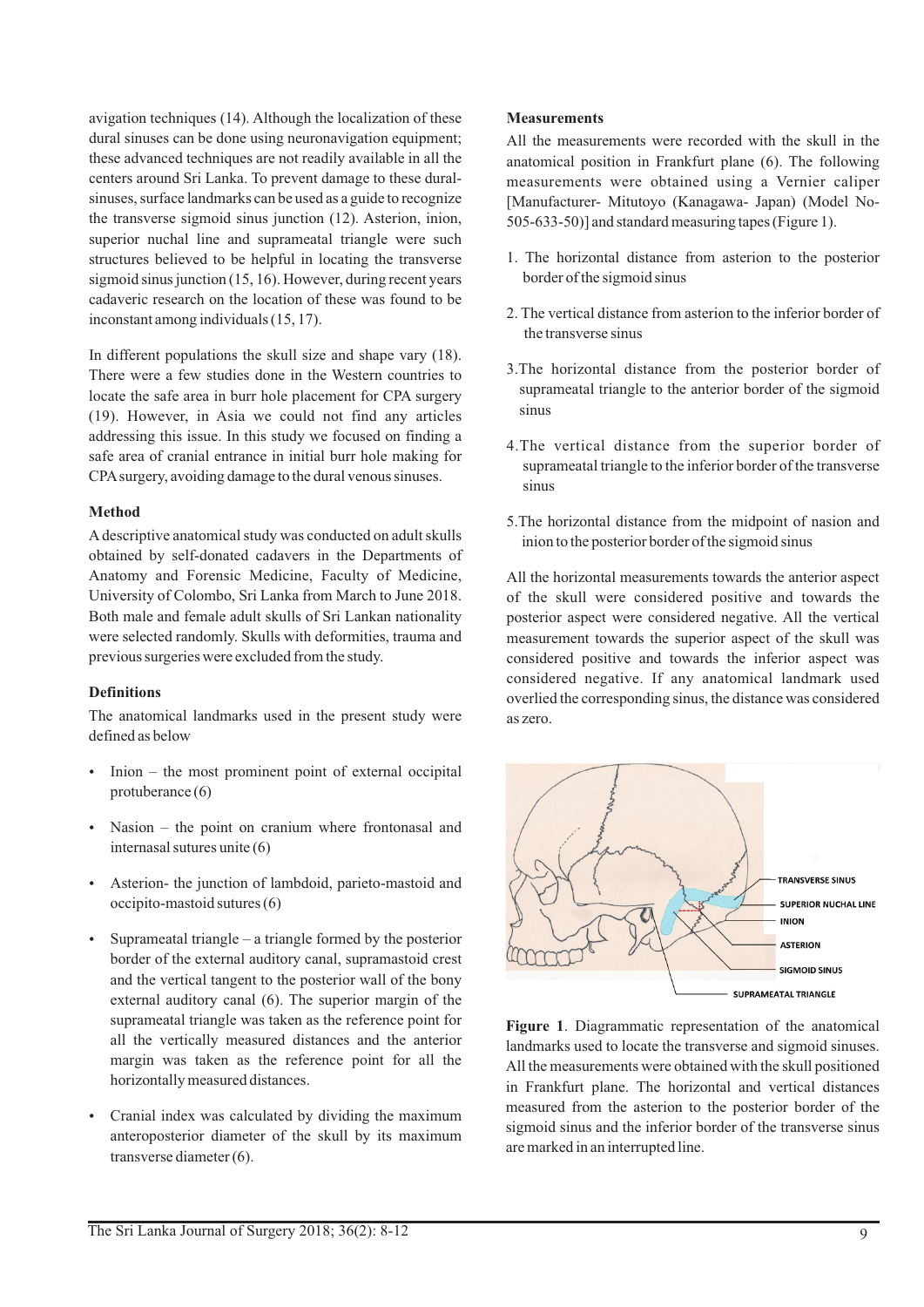### **Statistical Analysis**

Standard descriptive analyses were conducted with a priori alpha of .05. Measurements were standardized according to the cranial indices of each skull. Asafe zone was described for the transcranial burr hole placement using the measurements which had the least variation.

# **Results**

Thirty-two adult skulls were studied. Of them, majority (n=22, 68.7%) were male skulls. Mean cranial index was 0.785±0.045. Mean width of transverse and sigmoid sinuses were 9.1±2.3mm and 9.7±1.2mm respectively. Mean vertical distances from asterion and inion to the transverse sinus were 1.1±3.4mm and 14.7±5.9mm respectively. Posterior border of the sigmoid sinus was located 14.7±5.9mm, and 59.9±7.4mm anterior to asterion and inion respectively. The asterion (right side) was located on the transverse sinus in 10 (31%) skulls, inferior to the transverse sinus in 6 (19%) skulls and superior to the transverse sinus in 16 (50%) skulls. A summary of the measurements from standard anatomical landmarks to the respective sinuses are given in the Table 1. The distances were examined to determine the extent to which the assumption of normality was met. Shapiro-Wilk tests for each measurement  $(p>0.05)$  suggested that normality is a reasonable assumption. Independent sample t-tests were conduct to see if there is a significant difference of the above

mentioned measurements on left and right sides of the skull. The results showed no significant differences of these distances on either sides  $(p>0.05)$  (Table 1). Thus, measurements of left and right sides were pooled together in subsequent analyses. Independent sample t-tests did not show significant differences of any of these measurements between males and females  $(p>0.05)$ . Relationship between the cranial indices and the measurements were investigated using Pearson product-moment correlation coefficient. Preliminary analyses were performed to ensure no violations of the assumptions of linearity and homoscedasticity. No significant correlations were found between the two variables  $(p>0.05)$ . Results of the Pearson correlations are summarized in the Table 1. Interquartile ranges of each measurement are summarized in a boxplot in Figure 2. Minimum variances were noted in the measurements from the suprameatal triangle to transverse sinus (8.6), asterion to transverse sinus (11.8) and suprameatal triangle to sigmoid sinus (13.8). In  $>95\%$  of the times the sigmoid sinus was located  $\leq$ 70.0mm anterior to the inion, ≤25 mm anterior to the asterion and ≤23 mm posterior to the posterior border of the suprameatal triangle. The transverse sinus was located  $\leq 16$  mm inferior to the superior nuchal line, ≤9 mm superior to the asterion and  $\leq$ 7 mm superior to the superior margin of the suprameatal triangle (supramastoid crest).

**Table 1**. Asummary of measurements to the transverse and sigmoid sinuses from fixed anatomical landmarks and the results of an independent sample t-test comparing the distances on left and right sides of the skulls (For a detailed description of measurements, please refer to the relevant section in methods). SD – Standard Deviation; Sig – Significance level; SS – Sigmoid Sinus; t- result (tvalue) of the independent sample t-test; TS – Transverse Sinus.

| Measure nent                  | Mean (mm) |         |            | SD (mm) |     |     | Range (mm)             |                       | No. of<br>measurements<br>superimposed<br>on a sinus |    | Results of t-test |                  | Results of Pearson<br>Bivariate Pearson's<br>correlations |                  |
|-------------------------------|-----------|---------|------------|---------|-----|-----|------------------------|-----------------------|------------------------------------------------------|----|-------------------|------------------|-----------------------------------------------------------|------------------|
|                               | R         |         | B/L        | R       |     | B/L | R                      |                       | R                                                    |    | t Value           | Signifi<br>cance | Pearson<br>correlation<br>coefficient<br>(r)              | Signific<br>ance |
| Asterion to TS                | 1.3       | 0.8     | 1.1        | 2.8     | 4.0 | 3.4 | $-4.0$ to<br>$+11.0$   | $-7.0$ to<br>$+11.0$  | 10                                                   | 10 | 0.543             | 0.589            | $-0.129$                                                  | 0.309            |
| Asterion to SS                | 14.9      | 14.5    | 14.7       | 6.5     | 5.5 | 6.0 | $+1.0$ to<br>$+30.0$   | $+3.0$ to<br>$+25.0$  | 0                                                    | 0  | 0.251             | 0.803            | 0.075                                                     | 0.555            |
| Superior nuchal<br>line to TS | 2.4       | 2.2     | 2.3        | 6.4     | 7.0 | 6.6 | $-15.0$ to<br>$+18.0$  | $-19.0$ to<br>$+18.0$ | 6                                                    | 7  | 0.131             | 0.896            | 0.005                                                     | 0.971            |
| Inion to SS                   | 59.7      | 60.0    | 60.0       | 7.9     | 7.0 | 7.4 | $+45.0t$<br>$+85.0$    | $+41.0$ to<br>$+73.0$ | 0                                                    | 0  | $-0.168$          | 0.867            | 0.080                                                     | 0.530            |
| Suprameatal<br>triangle to TS | 1.9       | 1.0     | 1.5        | 2.9     | 3.0 | 2.9 | $-3.0$ to<br>$+9.0$    | $-5.0$ to<br>$+7.0$   | 17                                                   | 9  | 1.195             | 0.237            | 0.004                                                     | 0.975            |
| Suprameatal<br>triangle to SS | $-18.0$   | $-18.3$ | ۰.<br>18.2 | 3.7     | 3.8 | 3.7 | $-10.0$ to<br>$-261.0$ | $-9.0$ to $-$<br>23.0 | 0                                                    | 0  | $-0.334$          | 0.739            | 0.064                                                     | 0.615            |
| Width of TS                   | 9.2       | 9.0     | 9.1        | 2.2     | 2.5 | 2.3 | $+4.0$ to<br>$+15.0$   | $+5.0$ to<br>$+15.0$  | 0                                                    | 0  | 0.265             | 0.792            | 0.101                                                     | 0.429            |
| Width of SS                   | 9.9       | 9.6     | 9.7        | 1.3     | 1.1 | 1.2 | $+7.0$ to<br>$+12.0$   | $+7.0$ to<br>$+12.0$  | 0                                                    | 0  | 0.908             | 0.368            | $-0.080$                                                  | 0.529            |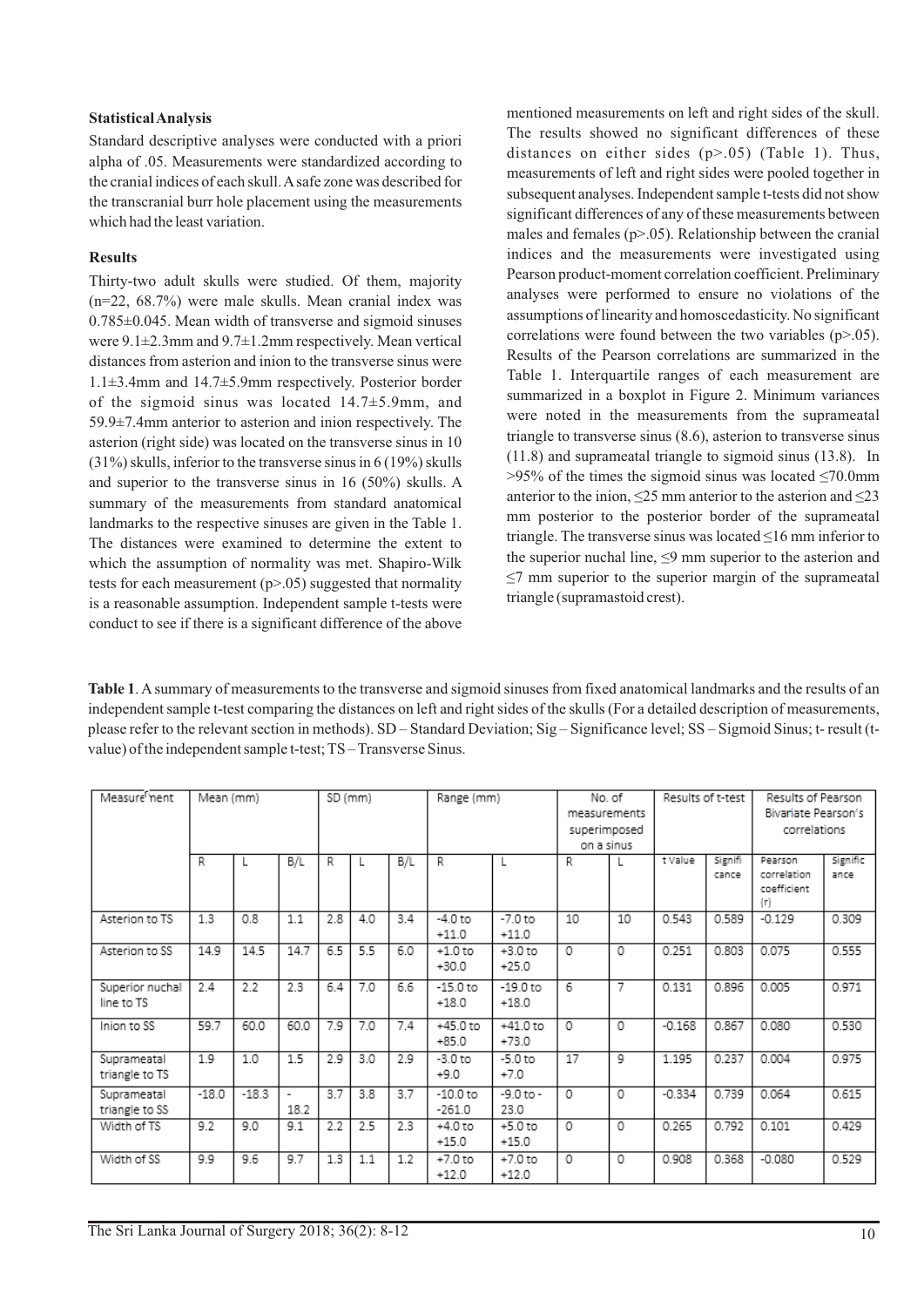

**Figure 2.** A boxplot of corresponding vertical and horizontal distances from the anatomical landmarks to the transverse and sigmoid sinuses. All the horizontal measurements towards the anterior aspect of the skull were considered positive and towards the posterior aspect were considered negative. All the vertical measurement towards the superior aspect of the skull was considered positive and towards the inferior aspect was considered negative. If any anatomical landmark used overlies the corresponding sinus, the distance was considered as zero. Measurements are given in millimeters.

#### **Discussion**

Anatomical structures asterion, inion, superior nuchal line and suprameatal triangle were used as landmarks to locate the junction between transverse and sigmoid sinuses (15, 16). However, further studies revealed that there were inconsistencies with the transverse and sigmoid junction and the location of these anatomical structures (15, 17). Also, asterion was difficult to locate intra-operatively (19). Retrosigmoid and translabyrinthine approaches are main methods used to gain access in the CPA tumor resection  $(7, 8)$ . They were first described by Cushing, followed by further adjustments and alterations by Seiffert and Dandy among others, in order to gain entrance to the CPA (20). During this procedure with no advanced neuronavigation techniques available, the transverse and sigmoid sinus damage can cause minor injuries to major life threatening ones (11). Thus, when gaining entrance to the cranial cavity it is mandatory to have an idea of the location of tranverse and sigmoid dural venous sinuses.

A study done on 100 patients undergoing computed tomography angiography showed that the asterion was directly above the transverse and sigmoid sinus junction in 81%, superior to it in 4% and inferior to the junction in 15% (20). Another cadaveric study on 24 specimens indicated the asterion to be located over the transverse sinus in all the specimens (21). But in the same study, the asterion could not be identified clearly in 14 sides (21). The mean vertical distance from asterion to the transverse sinus was  $1.1\pm3.4$ mm in our study. Asterion was located on the right transverse sinus in 31%, inferior to the transverse sinus in 26% and superior to the transverse sinus in 42%. Distance from inion to the duralsinuses was not described in any of the former studies. However, length from an arbitrary midline structure was used in one study to measure the length to asterion (21). Ucerler and Govsa reported; asterion to the root of zygoma was  $54.1\pm$ 5.42mm on the right side and 55±5.4mm on the left side (22). Avci, et al. stated the distance from the asterion to the zygomatic root in the cadavers ranged between 45.9 mm to 69 mm (21). In our study the sigmoid sinus was located  $14.7\pm5.9$ mm and 59.9±7.4 mm anterior to asterion and inion respectively. Sheng, et al. concluded that superior nuchal line failed to make a striking impression in locating the transverse sinus (23). The findings of our study are comparable with this.

The suprameatal triangle was used as a landmark to locate the junction between transverse and sigmoid sinuses (24). Nevertheless, there were no anatomical studies indicating any distance from suprameatal triangle to the transverse or sigmoid sinus. In our study, the transverse sinus was situated superiorly at a mean vertical distance of 1.5±2.9mm and the sigmoid sinus was located posteriorly at a mean horizontal distance of 18.2±3.7mm with reference to the corresponding margins of the suprameatal triangle. The location of the dural venous sinuses with reference to the suprameatal triangle had the minimum variance. Thus, it is a promising anatomical landmark which can be used in the retrosigmoid approach to the CPA.

Only a few studies were conducted in localizing the safe area for surgical access. Tubbs et al. established that the cranial entrance should be in made 9.1mm and 9.8mm from the mastoid line (19). Right side burr hole to be made inferior to the left, because of the width and dominance of right transverse sinus (19). Bozbuga, et al. after doing a study on 84 adult skulls said the ideal burr hole placement is below the superior nuchal line and posterior to the mastoid tip and squamo-parietal suture junction (7). Nevertheless, the distances to the safe cranial entrance was not defined in both of these studies. Avici, et al. mentioned that the superior burr hole to be placed 1cm below the superior nuchal line 1cm medial to the mastoid groove (21). However, the conclusion was based after studying only 10 skulls.

Anatomical land marks to transverse and sigmoid sinuses were not measured in an Asian population before. Large scale studies are necessary for the accurate population inferences. The differences of the measurements in our study could be due to morphological variations of the skulls in sample populations. Thus, it is necessary to conduct similar anatomical studies in different ethnicities and populations.